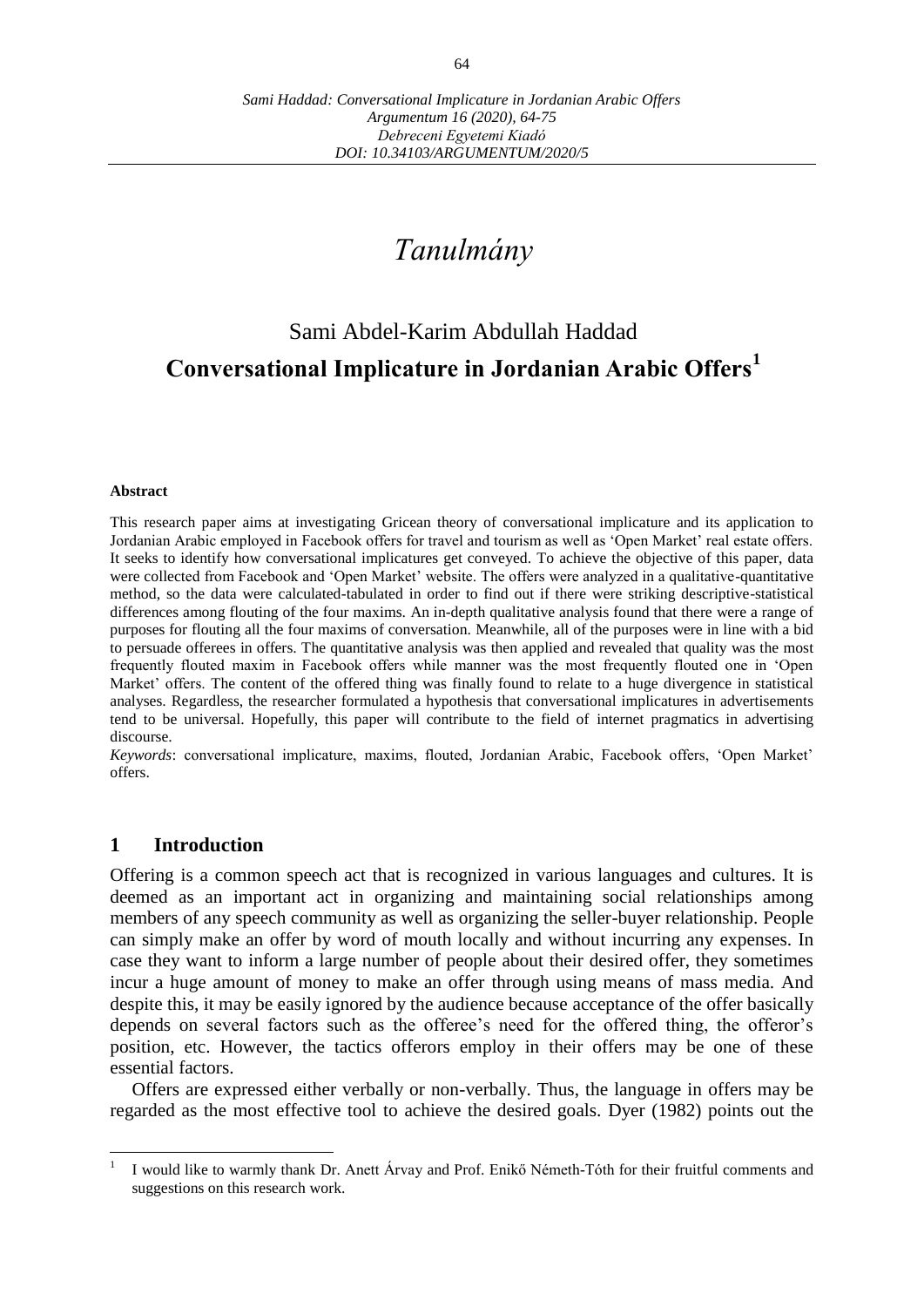significance of using more colloquial, personal and informal language in adverts to address the customer as well as exploiting certain effective rhetorical devices to attract attention to the product. Further, Geis (1982) conducts wider studies on TV ads and concludes that language is the main vehicle to convey messages to the audience and plays a crucial role in facilitating people's memory of desirability of products or services. Thus, the choice of language to convey certain messages with the intention of influencing audience is vitally essential.

In order for offerors to reach the desired goal, they are expected to use the most expedient techniques in the language of their own offers with a careful consideration from many different aspects. Since offering is a kind of communication between the offeror and offeree, offers are supposed to follow the **C**ooperative **P**rinciple (henceforth **CP**) and its maxims. However, offerors do not always observe the maxims blatantly for some strategical purposes. This research paper attempts to investigate Gricean theory of conversational implicature and its application to Jordanian Arabic used in Facebook offers for travel and tourism, and 'Open Market' real estate offers for investment purposes.

Put more simply, conversational implicature is the technique that helps offerors fulfill their own goals. Thus, Gricean theory of conversational implicature is the main theoretical framework this research paper will be based on. Since the basic aim of conversation according to the Gricean pragmatics (Grice 1975) is to exchange information, participants must be cooperative and must take each other into consideration from cognitive and ethical point of view.

In this introduction, I first sketched the place of my current investigation, that is, offers in advertising discourse, within the domain of pragmatics. In the next section, I will present the theoretical framework, then in sections 3 and 4, I will touch briefly on the nature of offers' language and how they were elicited. After that, the concentration will be highlighted on the most important section 5; the selected offers' descriptive analysis in light of the theoretical framework and then carrying out the statistical analysis on the offers. Eventually, the last section 6 will come out how the findings accomplish the investigation's objective.

## **2 Theoretical Background**

The notion of implicature is originated in Paul Grice's (1975) well-known paper *Logic and Conversation* appeared after his (1957) paper *Meaning* where he distinguishes between 'what is said' and 'what is implicated'. Because of this distinction, the notion of implicature starts to appear and extend. Regardless, the way in which the participants try to make the conversation work properly is of obtaining the **CP**. This principle requires the participants to take each other into cognitive and ethical consideration (Grice 1989; Allwood 1976). Grice (1975:45) states what the CP says "make your conversational contribution such as is required, at the stage at which it occurs, by the accepted purpose or direction of the talk exchange in which you are engaged".

Grice subdivides his CP into nine maxims of conversation which are intended to explain how cooperative communication works and implicatures get conveyed. Then, he classifies these nine maxims into four categories: Quality, Quantity, Relation and Manner. The category of quality says that speakers should be sincere and make their contribution truthful and full of evidence. The category of quantity is related to the amount of information provided by speakers. The category of relation suggests that speakers are expected to give relevant information to what has been stated before (Cutting 2008). The last category pertains to the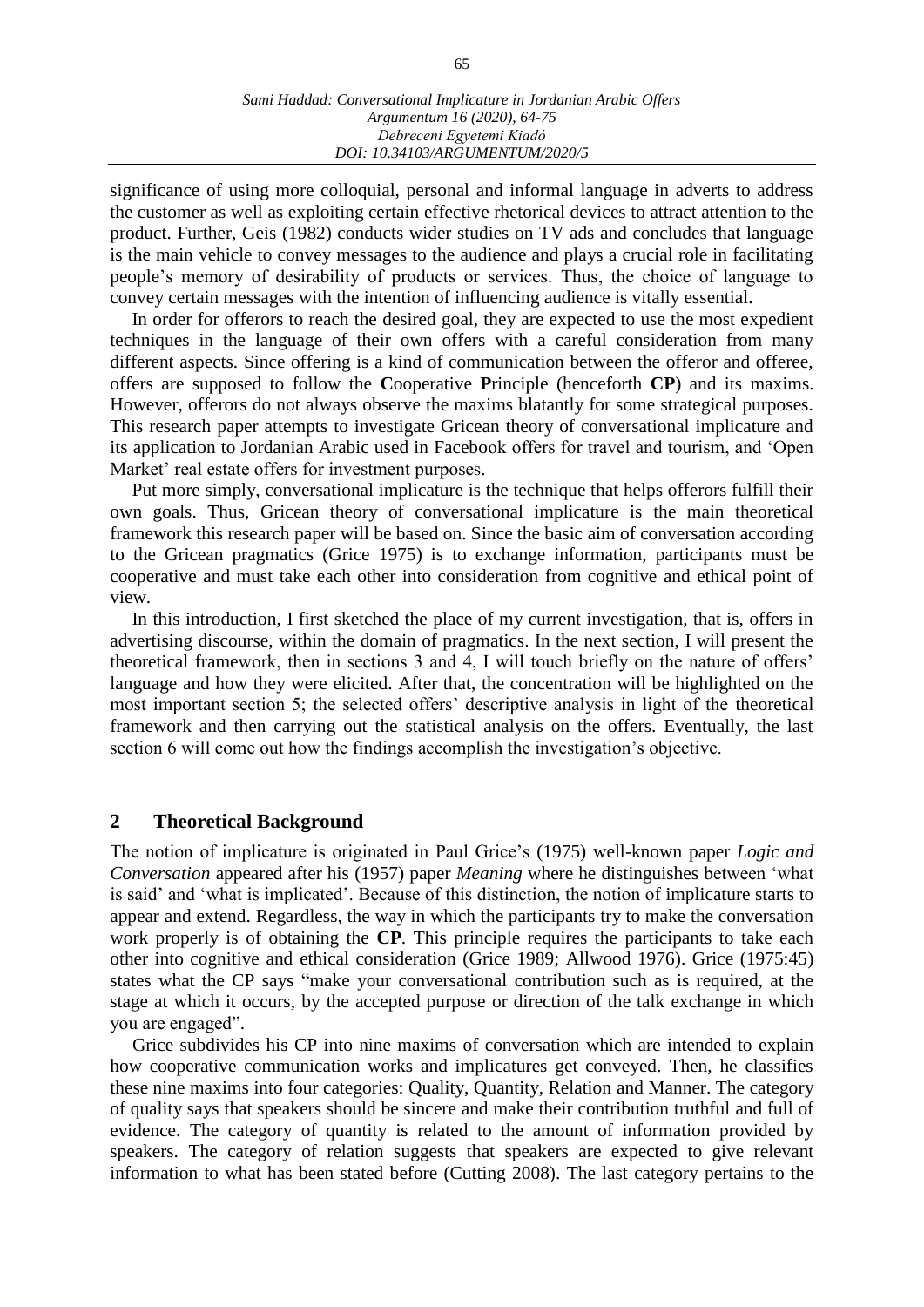clarity of speakers' utterance. Briefly, the CP and its categories with maxims can be summarized as follows: for a conversation to be successful, participants must supply truthful, sufficient, and relevant information in a clear manner.

In this regard, in the offering context, it can be said that an offeror should provide true information having adequate evidence about the offered thing, give required information neither too little nor too much about the offered thing, present something being relevant to the offered thing and avoid providing the information being ambiguous, unorganized as well as lengthy.

Each utterance in a context has a meaning. In case the surface meaning of an utterance no longer follows the maxims, the hearer should go beyond the surface in order to find the implied meaning of the utterance (Davis 1998). Although the Gricean maxims are supposed to be observed by the speaker in a conversation, Grice (1975, 1989) acknowledges that people may not comply with the maxims in some situations. In details, Grice (1975:49) points out three ways in which failing to observe a maxim can occur: violating, flouting, and opting out. In the case of violating a maxim, there is an unostentatious non-observance of a maxim where the speaker will be liable to delude the hearer. Compared to the speaker's role in opting out a maxim, S/he will be unwilling to cooperate but does not want to show that s/he seems uncooperative (Grice 1975). Eventually, a flout takes place when maxims are not fulfilled in an obvious way. In this regard, the speaker blatantly fails to observe a maxim due to the fact that s/he intends to generate a conversational implicature and make the hearer to look for a non-literal meaning of the utterance (Thomas 1995). Thomas (1995:74) argues that there are other two ways in which non-observance of maxims occurs, namely infringing as well as suspending.

Since offering is a form of communication between an offeror and offeree, it can be said that offers are supposed to follow the CP and its maxims in order to make an effective interaction. However, offerors do not always obey the maxims blatantly and often flout the maxims which give rise to an implicature in order to achieve a certain communicative effect. More specifically, this research paper concentrates on flouting the maxims and which maxim is the most frequently flouted.

As to the styles and genre of offers used in this research paper, namely Facebook offers for travel and tourism, and 'Open Market' real estate offers fall within advertising discourse, previous research on implicatures in advertisements has been reviewed in a range of studies (Geis 1982; Tanaka 1994; Pop 2010; Liu 2012; Al Fajri 2017). All of these previously mentioned studies have drawn a transparent conclusion about the functions of conversational implicatures in print English, Japanese, Romanian as well as Indonesian advertising. They have revealed that conversational implicatures play a vital role in involving advertisees in the adverts and help advertisers arouse advertisees' curiosity as well as attention about the product. Furthermore, they make the adverts cost-effective and more economical by saving word-space.

This research paper adds to the new scholarship on offers in Arabic. In addition to this, by addressing the use of the classical Gricean theory of conversational implicature in internet data, the paper also adds to conversational implicature research in internet pragmatics, an area of research that is still very much in its infancy. Hence, what makes this research paper distinct from the previous ones is how the investigation of flouting the maxims is applied to the Jordanian Arabic variety used in this particular type of material i.e. Facebook offers for travel and tourism as well as the 'Open Market' real estate offers for investment purposes. Arabic is, by character, helpful in accomplishing the above-mentioned objective, as well. On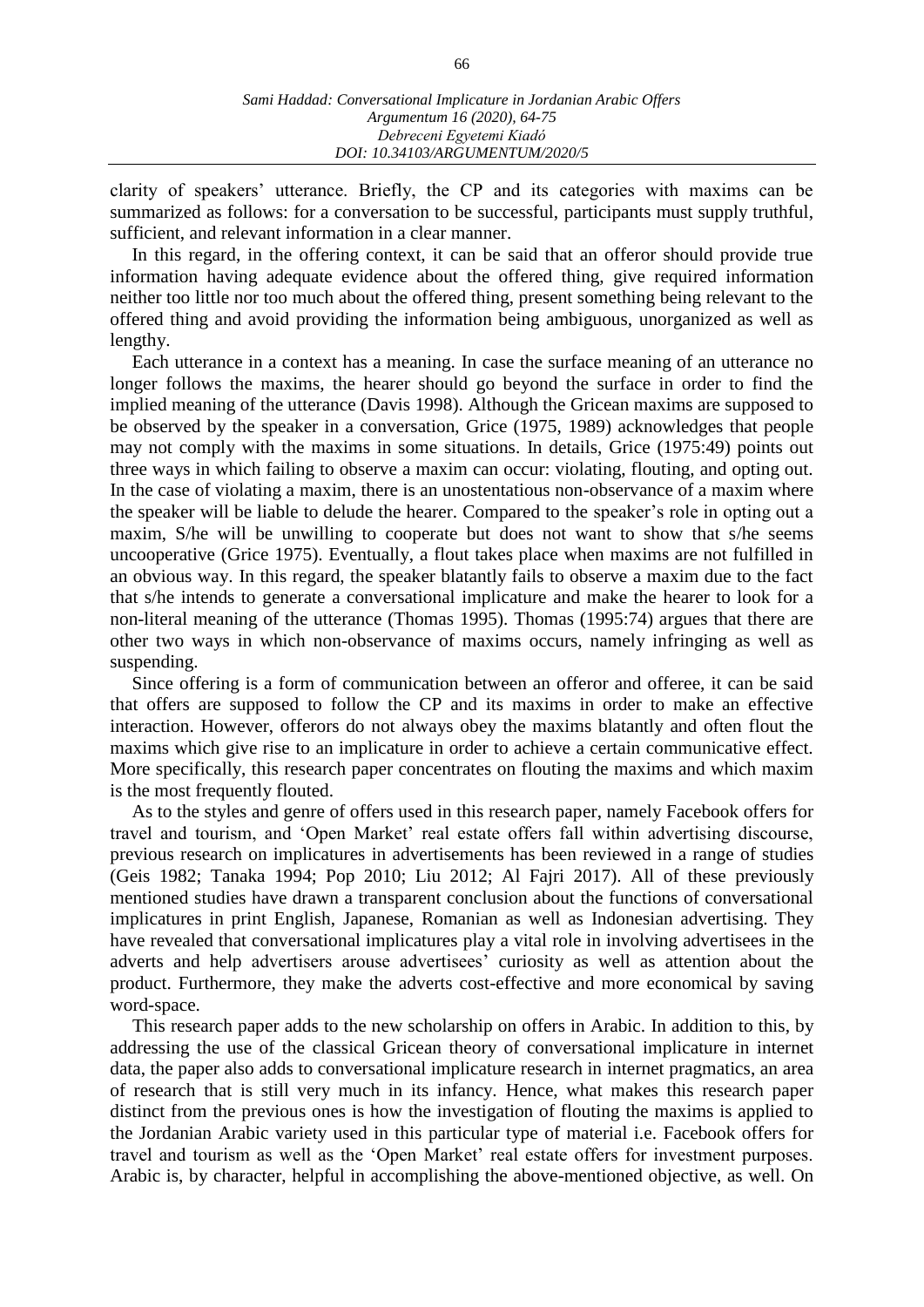the one hand, it will hopefully open new prospects for far-reaching research in variational pragmatics with other Arabic varieties such as Moroccan, Syrian, and etc. It will, on the other hand, help carry out cross-cultural pragmatics research with other cultures such as English, Hungarian, Romanian, Japanese, Indonesian, and so on.

# **3 Jordanian Arabic**

Arabic has two styles, namely classical and modern standard. Classical Arabic is related to the form of Arabic used in the Qur'an. Because Arabic used in the Qur'an is an early style of Arabic going back to the sixth century<sup>2</sup>, its language is a little bit different from Modern Standard Arabic (MSA) which is the most widely used style in Arabic-speaking countries nowadays. The style of MSA includes the language used in formal settings in the Arab World; it is the language of every media outlet from newspapers to broadcasts, and politicians speak it in their speeches.

Regarding some studies conducted on Arabic, Bardeas (2009) investigates the main difference between Classical Arabic and MSA, and found the difference tends to be lexical in nature. (Palmer 2007; Alshamrani 2012; Bidaoui 2017) describe Arabic language use as a manifestation as a diglossia because Arabic native speakers use two varieties of Arabic, namely High and Low Arabic; the High one is used in certain situations as education, literature and other settings which are not for ordinary conversation as the Low one. For more details, Jordanian Arabic is a spoken variety mainly used in Jordan and some parts of the southern region of Syria. It contains some lexical influences of English, Turkish and French. The Arabic language used in Jordan is also characterized as diglossia (Amer et al. 2011).

# **4 Research methodology**

 $\overline{a}$ 

As a researcher in the domain of offers, I have large corpora of Jordanian Arabic offers including 100 Facebook offers for travel and tourism as well as 100 'Open Market' real estate offers for investment purposes. The corpora of Facebook and Open Market offers are saved into a file. Since this research paper is designed to examine two genres of Jordanian Arabic offers, twenty Facebook offers as well as twenty 'Open Market' offers have been randomly chosen. Ten of these chosen offers were highly valued due to the fact that they are thought to easily serve the objective of this research against the theoretical framework selected for investigation. It is worth mentioning that an analytical decision has been made to select utterances that have minimum of 15 words, since it offers a greater possibility to find expressions that might flout Grice's maxims of conversation to generate an implicature.

Even though the selected offers contain some pictorial representations, the unit of analysis for the implicit meaning in the data is the utterance. By the utterance limits, I adopted Huang's (2007:11) definition, "the use of a particular piece of language-be it a word, a phrase, a sentence, or a sequence of sentences-by a particular speaker on a particular occasion" as best applicable to the data analysis.

The reasons behind selecting this type of data can be summed up as follows: conversational implicatures tend to be universal (Huang 2007) and the delimitations of the

<sup>2</sup> For more details, open this link [https://www.bl.uk/collection-items/the-mail-quran.](https://www.bl.uk/collection-items/the-mail-quran)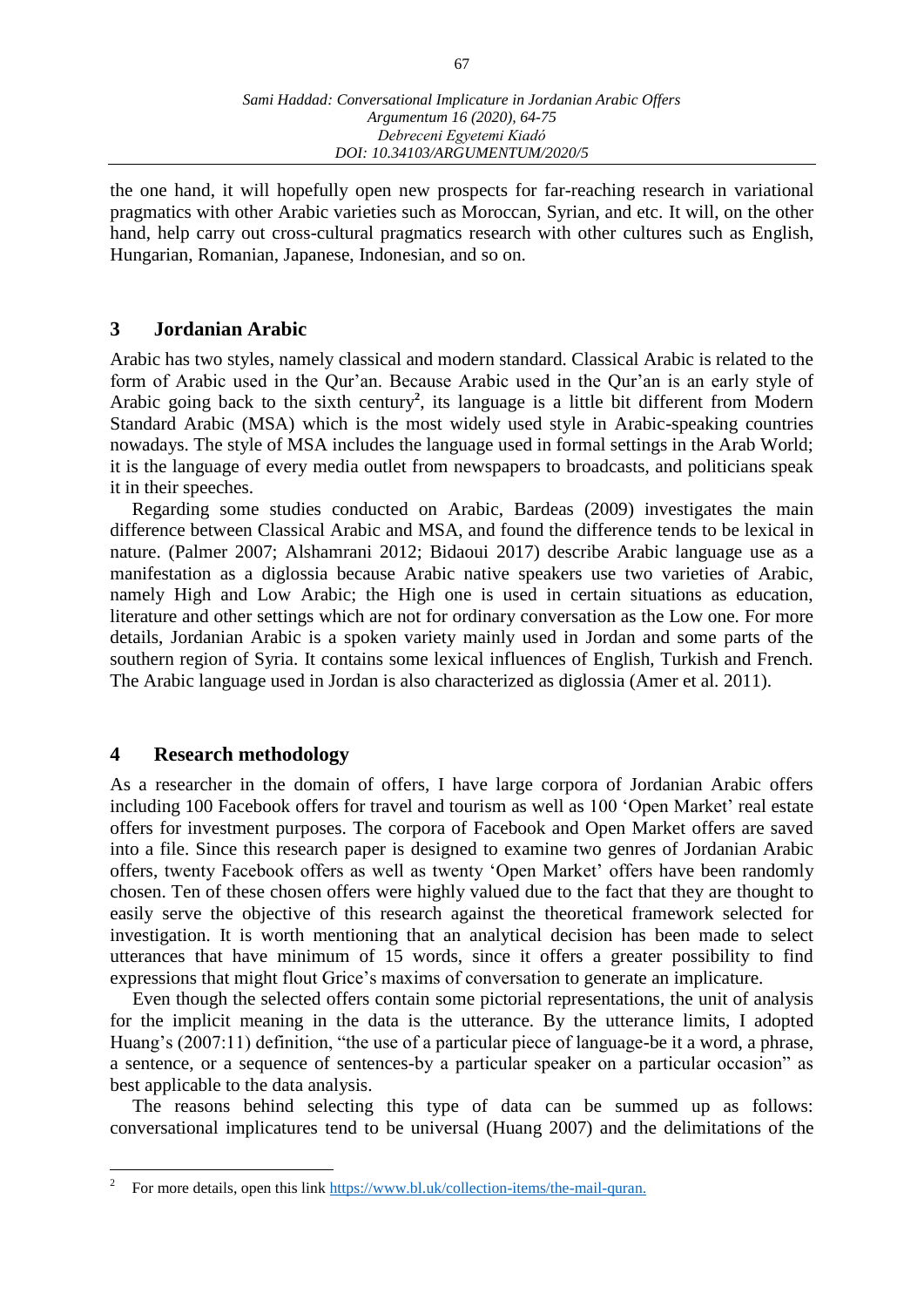research paper are only on one topic (i.e. offers) which help get semi-accurate results pertained to the offers announced by Facebook and 'Open Market' website. The data were analyzed in a qualitative-statistical method to describe which maxim is flouted and how the implicature may be inferred by Jordanian readers, and to calculate the most frequently flouted maxim in each type of corpus. Before translating Arabic data into English, I started re-reading the offers many times taking into account the fact that they are offered in a society whose culture nature is high-context. This step helps get a good analysis which deeply focused on understanding the data, especially for qualitative analysis (Renner & Taylor-Powell 2003). Consequently, this gave rise to identify the most important utterances that could be used to examine Gricean theory.

# **5 Analysis and findings**

 $\overline{a}$ 

This section discusses the research findings on flouting of the Gricean maxims, and the focus is devoted to the identification of implicatures hidden in the offers. Six examples are selected to be qualitatively analyzed; three of them are extracted from Facebook offers for travel and tourism and the other three are from 'Open Market' real estate offers for investment purposes. Since some utterances often hold more than one implicature, the term "phrase" is used as a part of the whole utterance in the qualitative analysis. Let's consider the following offers:

1. Facebook offer for travel and tourism

# مفاجئة كبرى من دلاس/ رجعت رحلاتنا الداخلية/ زور <u>مثاث</u> بلدك <u>الذهبي</u> معنا ( البتراء – وادي رم – العقبة )<sup>3</sup> **A grand surprise from Dallas / our internal trips returned / visit the gold triangle of your own country with us (Petra – Wadi-Rum – Aqaba)**<sup>3</sup>

By using the phrase '*a grand surprise*', Dallas agency presents its offerees a surprise with an astonishing event. The phrase flouts the first and second maxims of manner (i.e. avoid obscurity of expression and avoid ambiguity) because it is an ambiguous contribution causing the obscurity of expression. In Jordan, this agency is famous for organizing frequent trips to the most wonderful sites with reasonable prices, either inside or outside Jordan. In this case, the phrase may be inferred by offerees that something either related to prices or sites is innovative and organized for the first time.

The phrase *'the gold triangle'* in this context disobeys the maxim of quality. As mentioned earlier, speakers are supposed to say something true but here the offeror says something that can be different in the application of metaphor. Using metaphor is one of the devices by which the speaker can flout the maxim of quality (Grice, 1975; Cutting, 2008). In this case, the three towns (mentioned between the parenthesis) are metaphorically expressed as the three angles of the triangle and the adjective, 'gold' portrays something as attractive and valuable. Thus, the offeree should be cooperative by inferring an additional meaning of the utterance. By expressing the three towns as the triangle, it might be inferred that the three towns are very close to each other. This is the fact in Jordan; it can be vindicated by having a look at the map of Jordan because the three towns are located in the south of Jordan, and their locations can be

<sup>3</sup> This utterance is an offer of Dallas agency for travel and tourism (i.e. offeror). It offers its new trips to the most tourist attractions in Jordan which are Petra, Wadi Rum and Aqaba.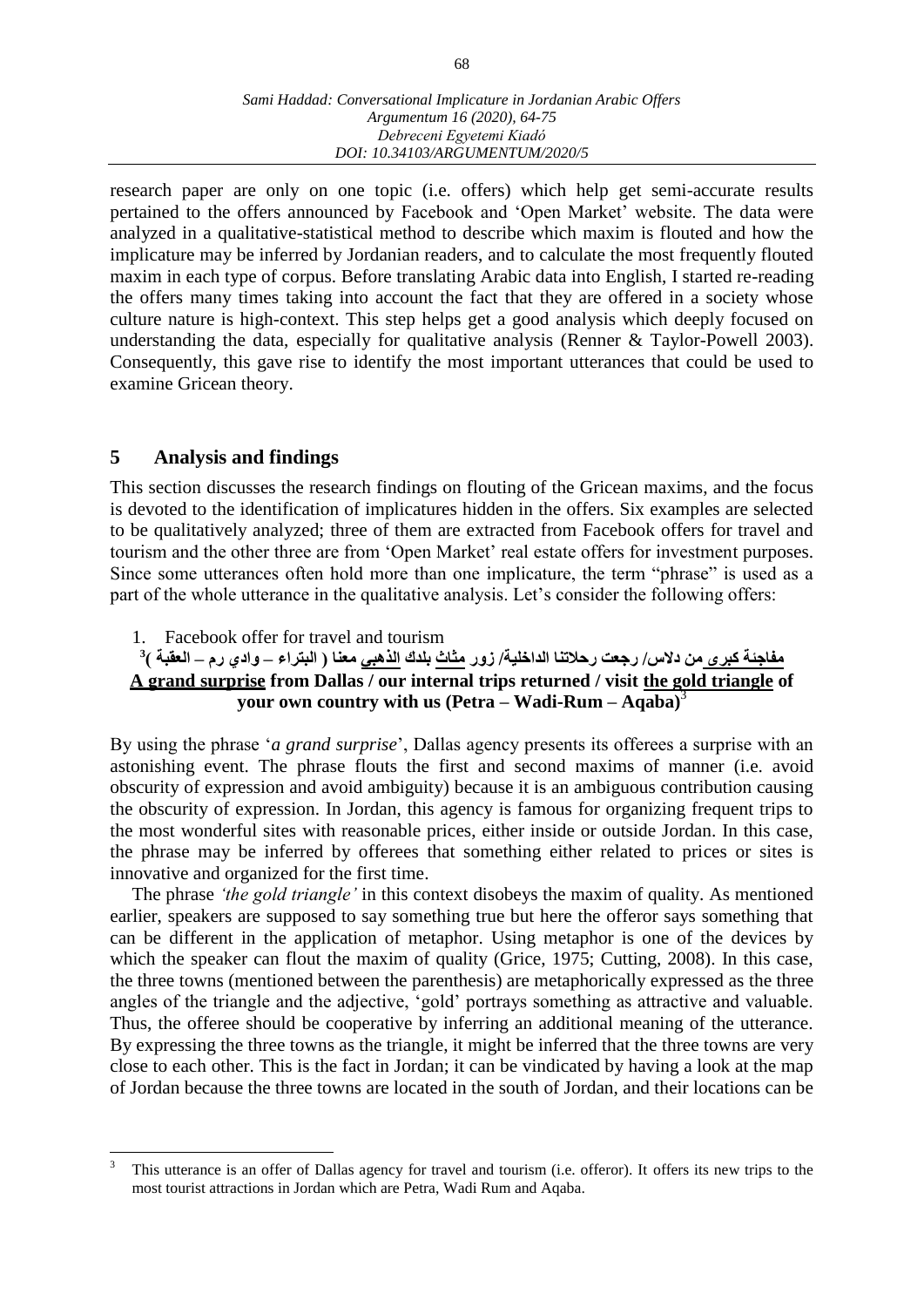drawn as angles of a triangle. Here, offerees recognize that what is tempting in this offer could be represented by doing a trip to three attractive places with plenty of adventures.

It is noteworthy to mention that my attention was paid to listing names of the three towns in the offer during the offer analysis. I thought it would flout the maxim of quantity by giving more information than required. However, it is indeed false because the phrase, *'the gold triangle'* is already unfamiliar among members of the Jordanian society. In addition, in case the offeror (i.e. Dallas agency) no longer lists names of the towns, it violates the maxim of quality, quantity and manner.

2. Facebook offer for travel and tourism

# احذر...منطقة <u>هبوط حاد<sup>4</sup></u> **Be careful…it is a sharp slope zone<sup>4</sup> .**

The offeror presents its lowest prices on recent trips by using an expression of warning. As a matter of fact, this utterance, '*be careful...it is a sharp slope zone*' is written on traffic signs as a warning hung for drivers before they reach some dangerous zones, especially those of sharp slope. Generally speaking, this utterance grasps drivers' attention due to its negative connotation. Thus, it seems impossible to see such utterance in travel and tourism offers since there is no direct relation between the utterance and the offered service. In this case, this utterance flouts the maxim of relation. In order to preserve the assumption of cooperation, offerees must assume that the offeror is trying to convey something different from what has been actually written, that is, the ironic reading which is opposite to the literal meaning of the utterance. First, offerees will begin to think about the reason why the offeror employs such negative expressions which give offerees a bad impression about the context. Second, offerees will attempt to look for something in the context that can be closely interlinked with the utterance. Finally, they will find that the only thing which may be rising and falling is the price. In this case, the phrase, *'sharp slope'* is used as a metaphor for the lowest prices which reverses the first impression entirely. Thus, it also flouts the maxim of quality.

3. Facebook offer for travel and tourism

 $\overline{a}$ 

# **قربنا لكم أوروبا we make Europe close to you**

The offer is done by Sky Jordan for Travel Solutions. The agency's name is totally different from the others because it includes the phrase, *'Travel Solutions'* which flouts the maxim of quality. In this case, the hobby of traveling is metaphorically expressed as a challenge and the agency as an explorer can provide the solution to such type of challenges.

This offer clearly saves a lot of words with only using three words, 'أوروبا -لكم -قربنا*'* '*we make Europe close to you'*. Thus, offerees may infer that the offeror is able to organize tourist trips to all the European countries. As a consequence, this implicature helps offerors to achieve some desired goals by arousing offerees' curiosity and paying their attention to the offer. It can also be argued that the offer disobeys the maxim of quality in a blatant way by using the verb *'*قربنا*' 'we make close'*. Therefore, offerees will search for an additional meaning of the utterance. If we imagine the case, it is impossible for a travel agency to catch Europe and places near to it, for its offerees. In fact, the Arabic rhetorical device employed in

This utterance is an offer of Montana agency for travel and tourism (i.e. offeror).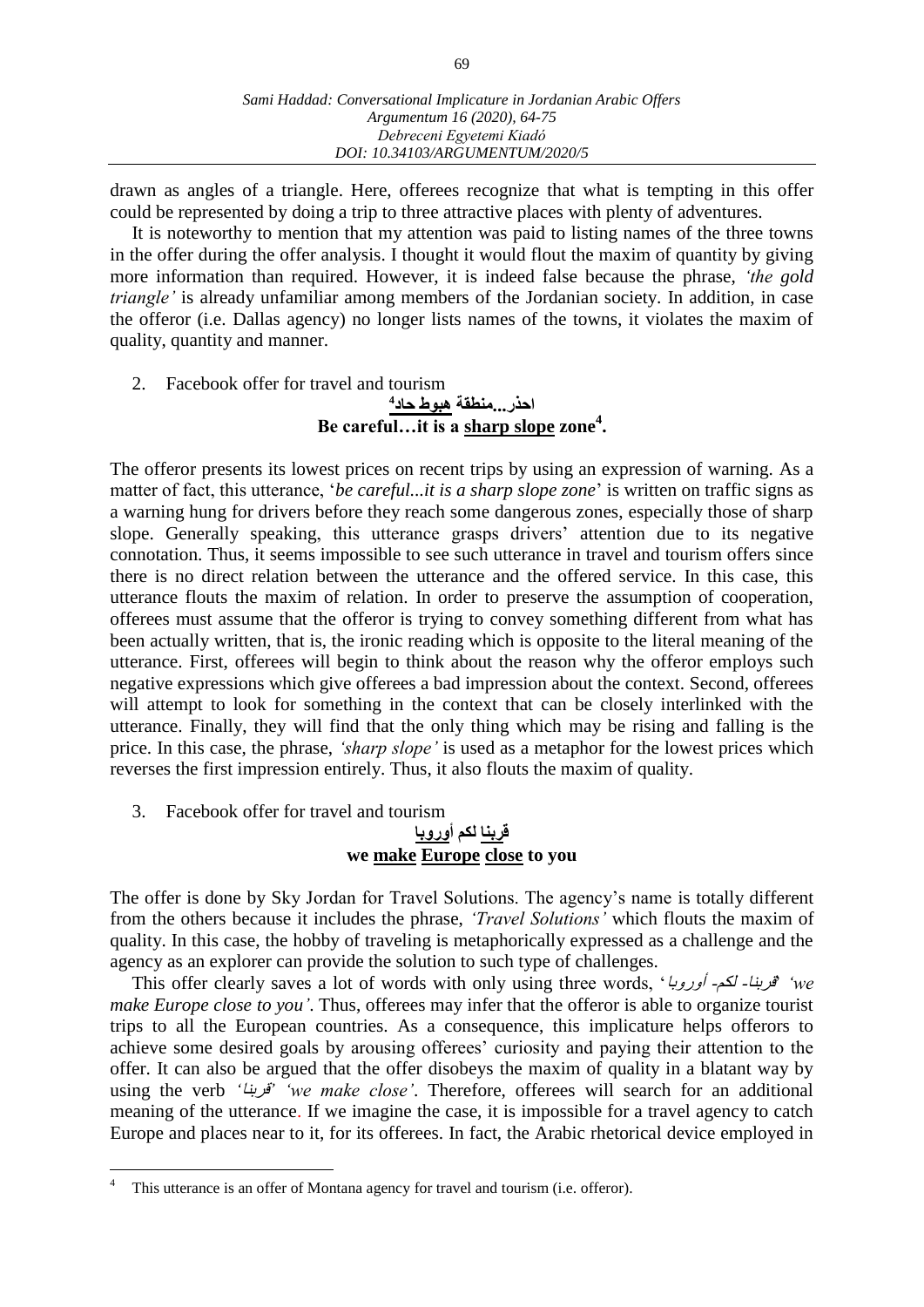this utterance is not to devalue Europe as a thing that can be moved from one place to another but to glorify the offeror's achievement in that the offeror is able to organize recurrent tourist trips to Europe.

Given the functions of implicatures in advertisements, schemas may be regarded as one of the factors which may help in attracting the advertisee's attention to what the advertisement involves or making the advertisement easier to be remembered. This is because they play a crucial role in identifying the type of texts we deal with. Bussmann (1996: 1031) points out that "[s]chema information is stored in one's long-term memory and can be quickly recalled in the course of processing information schemas". In his study on the language of TV advertising in the USA, Geis (1982) concentrates on the linguistic devices preferred by producers of television commercials. He examines comparatives, similes, noun compounds, and count versus mass nouns. He primarily focuses on a theory of communication because he addresses not only how producers use language but also how consumers are expected to interpret it. Thus, we can relate this view to the use of Arabic superlatives in Jordan which help our schematic knowledge confirm that we deal here with language of advertising. The superlative construction in Arabic can be formulated by using the limited form **(لَع فْ** .**(أ َ** Consider the following example (4):

4. 'Open Market' real estate offer

# **5 أفخم الشقق في آربد The most luxurious flats in Irbid<sup>5</sup>**

In this utterance, the offeror presents new flats for investment purposes (i.e. for sale or rent). By using the utterance *'the most luxurious flats in Irbid'* which holds the feature of hyperbole, the offeror deliberately flouts the maxim of quality to generate an implicature inferred by the offeree. Using hyperbole is one of the ways by which the speaker can flout the maxim of quality (Cutting 2008). The hyperbole *'the most luxurious'* in this context is blatantly false because, as far as I know, there is no limited mechanism or scale which measures the luxuriousness degree of flats in the city of Irbid then evaluates them as the most or the least luxurious, as the one used in classifying hotels. However, in order to preserve the assumption of cooperation, offerees must assume that the offeror is trying to convey something a little bit different from what has been actually written in the offer. Furthermore, the offer clearly saves a lot of words by using only the proper noun, *'* آربد*' 'Irbid'*. For cooperative purposes, offerees may infer that the offeror has several flats in different residential zones located in Irbid.

5. 'Open Market' real estate offer

 $\overline{a}$ 

## **6 شقة العمر بإطتالة نرد الروح...لسنا الولةدون و لكننا األفضل في آربد The eternal flat with an overlook that returns the soul… we are not the only ones but we are the best in Irbid<sup>6</sup>**

By using the Arabic simile, '*the eternal flat with an overlook that returns the soul*', the offer deviates sharply from the first maxim of quality (i.e. don't say what you believe to be false)

<sup>5</sup> This utterance is an offer of a famous housing company in the city of Irbid (i.e. offeror). For more details, I do not mention the name of the housing company because the same utterance has been repeated in the selected data three times by three different companies. Despite this frequency, I have not taken any procedure in change of the data because of the quantitative approach that will be carried out.

<sup>&</sup>lt;sup>6</sup> This utterance is an offer of an unknown person in the city of Irbid.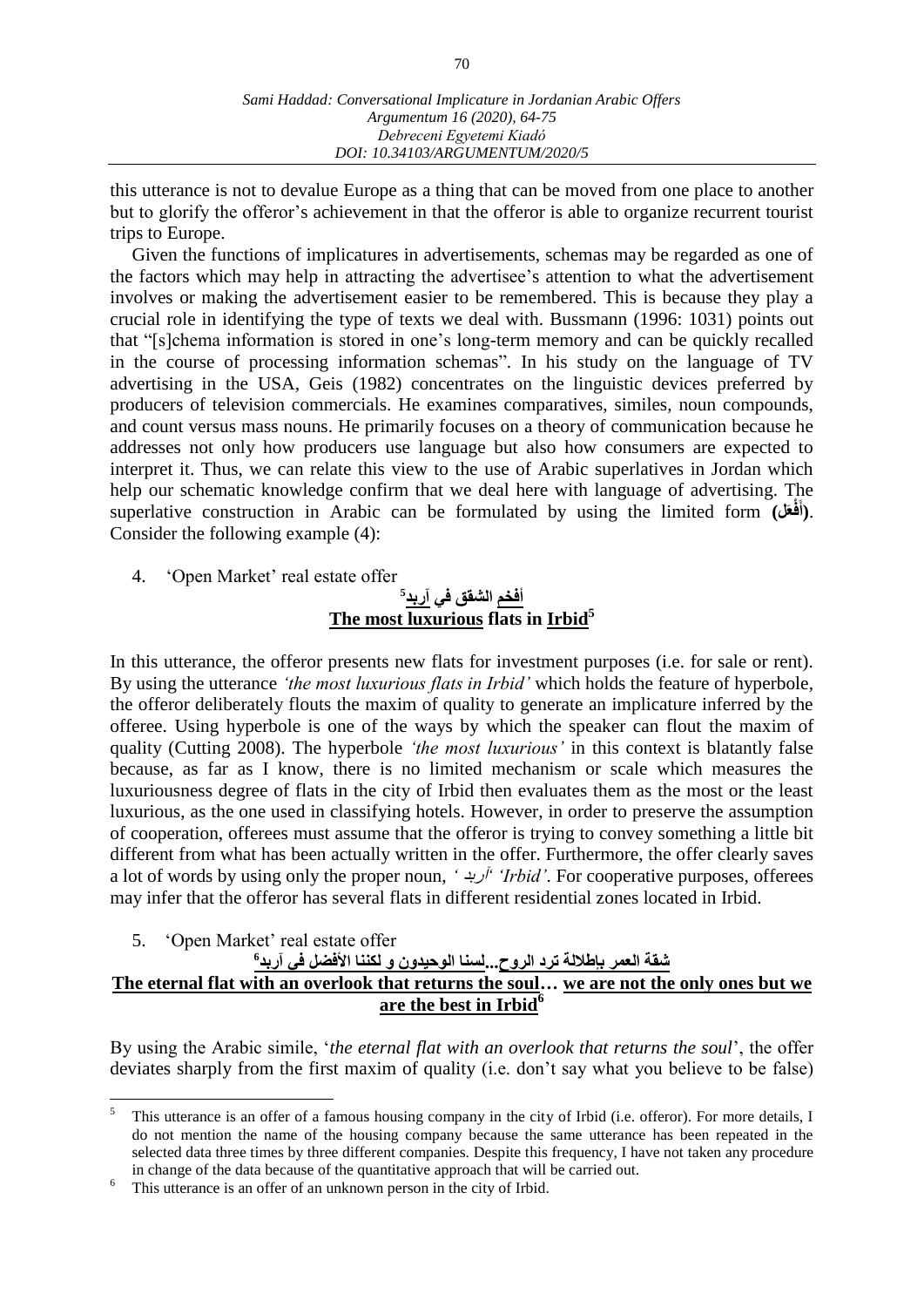for many reasons. Firstly, according to the Arabic culture based on Islamic doctrines, nothing lasts forever other than God. Here, the flat was portrayed as eternal, yet this phrase violates the culture of the country where the offer is announced. Secondly, the offer depicts living in the flat having a wonderful overlook stemmed from its balcony as well as windows like the device designed to help overcome the feeling of being bored. On occasion, the flat dwellers do not need to change the activity in case of feeling bored, since the flat by its interesting overlook is enough expedient to keep them comfortable.

The other phrase, *'we are not the only ones but we are the best in Irbid'* flouts maxims of quality, relation, and manner. The interpretation of this phrase corresponds to the Arabic proverb which can be better translated into, *'the one who praises himself is a liar'*. By assuming the cooperation, offerees may infer that offerors are always confident of their objects and they are looking for a good reputation among their customers. However, it seems that the offeror, in this occasion, conveys this implicature intentionally to leave offerees somewhat confused and may then arouse their curiosity, which is implicitly beneficial to the offeror. It will be beneficial to the offeror because offerees may resort to directly communicating with the offeror in order to reach a persuasive interpretation of that ambiguity. Here, the ambiguity of expression pays offerees' attention, arouses their curiosity, and makes them get in touch with the offeror. So, the offeror has a valuable chance to persuade offerees in the offer.

6. 'Open Market' real estate offer

## **[ No Arabic version]**

3 Bedrooms rooms 3 bathrooms apartment for sale in Irbid Al Hay Al Sharqy**<sup>7</sup>**

Even though this offer is announced in an Arabic-speaking country whose people are Arabicnative speakers, the offeror uses only English words. By doing this, the offeror flouts the maxim of manner and relation. Thus, it seems unexpected to see such words in Jordanian Arabic offers regardless of the type of the offer, since there is no direct relation between the words employed in the utterance and offerees' mother tongue. Thereby, this utterance flouts the maxim of relation. However, they must assume that the offeror is still cooperative by inferring that the offeror may prefer to use English words to keep pace with civilizations. In addition, the utterance flouts the second maxim of manner because illiterate offerees for English consider the offer as ambiguous. They can be cooperative whenever they assume that the offeror's English level is better than the Arabic one that s/he finds writing in English easier than in Arabic.

It has been found that the four maxims of conversation, namely quality, quantity, relation and manner are flouted in the qualitatively analyzed data, either in Facebook offers or 'Open Market' offers. Moreover, this research paper is in congruence with (Al Fajri 2017; Liu 2012; Pop 2010; Tanaka 1994; Geis 1982) about aims of conversational implicature in the discourse of advertising. For instance, the implicature generated in offers (3, 4) aims at saving word space which helps arouse offerees' curiosity (Liu 2012) and increase offerees' suspense. The implicatures generated in offers (1, 2) also seeks to make the offer easy to be remembered (Al Fajri 2017) by involving offerees in the process of inferencing because this makes offerees' attention retained for longer (Tanaka 1994). In a nutshell, all of these objectives appear to be in a bid to influence the offeree. More importantly, it is known that surfing the internet is so

 $\overline{a}$ 

This utterance is also an offer announced by an anonymous person.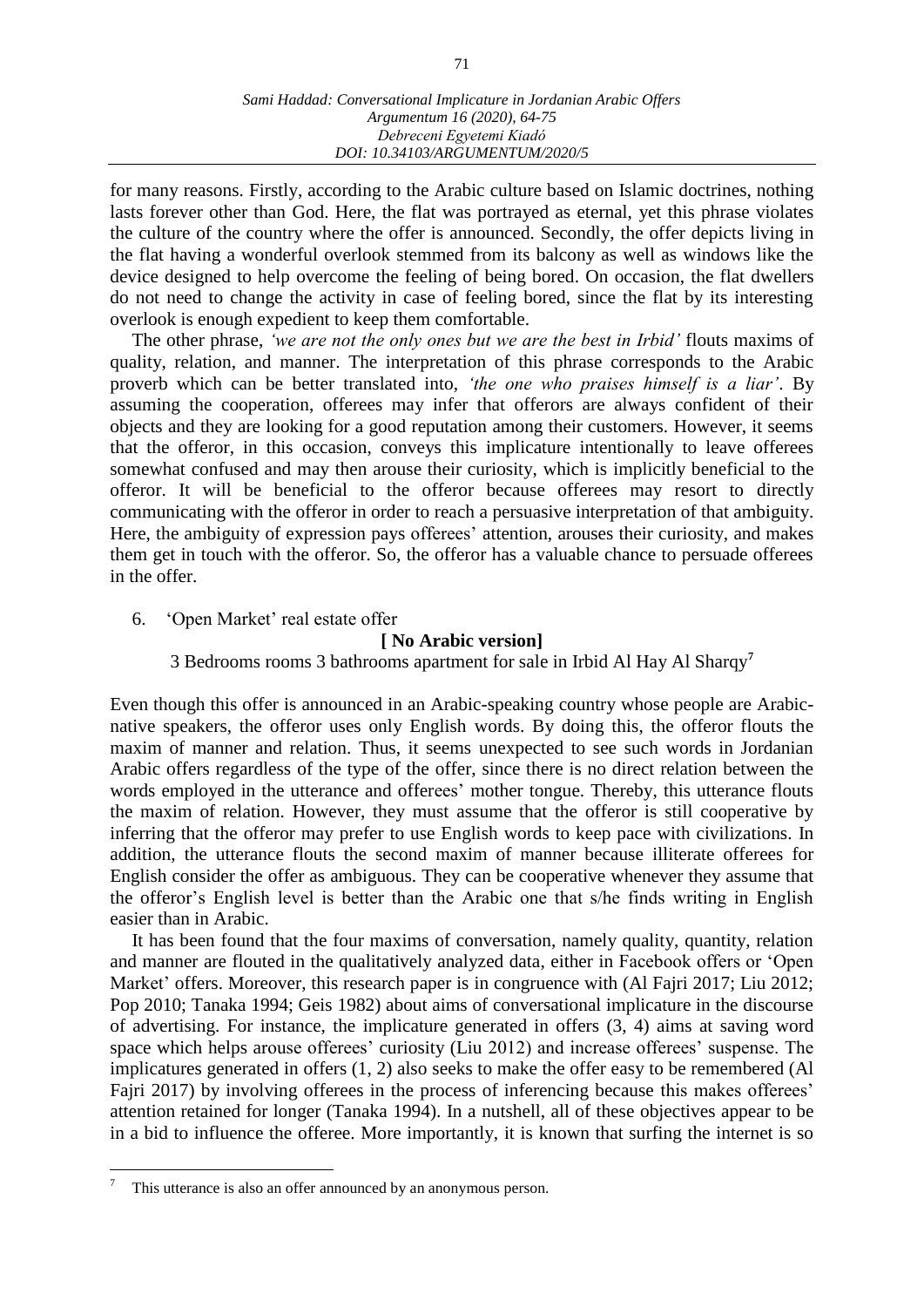easy that the internet user (i.e. the offeree) can turn from website to website, just by pressing on a button. Hence, there appears the offeror's role in both using the manner which directs the offeree's attention as well as picking the words which make the offeree stop and think what is behind that. However, offerors often disobey a maxim much more than others in some offers for a limited number of goals that correspond to the nature of the offered thing.

Quantitatively, the frequency of occurrences of each maxim flout has been calculated. As shown in Table 1, it is indicated in the data extracted from Facebook offers that the maxim of quality is the most frequently flouted maxim (15 out of 28), followed by quantity, then relation, and finally manner. That's to say, most of the extracted offers for travel and tourism are not only based on lack of evidence but also provide false information with the application of some rhetorical devices such as metaphor, simile, hyperbole, etc. More specifically, the reason behind being quality as the most frequently flouted maxim is that the offered thing is a service. In a detail, the service is an abstract thing, so it requires a kind of persuasive language. Based on the qualitative analysis, the kind of persuasive language has been realized through the frequent use of rhetorical devices as metaphors, simile, or hyperbole. These devices require a language proficient to be able to choose a set of coherent words that gets the reader involuntarily stop at this coherent set and carefully think to know why it comes here. By referring back to section 3 which discusses the characteristics of Jordanian Arabic, it is revealed that this finding corresponds to the lexical nature of Jordanian Arabic (Al-Azzam et al. 2008).

| Num.                                          | The maxim of conversation | The frequency of occurrence |
|-----------------------------------------------|---------------------------|-----------------------------|
|                                               |                           |                             |
| 1                                             | Quality                   | 15                          |
|                                               |                           |                             |
| $\mathbf{2}$                                  | Quantity                  | 6                           |
|                                               |                           |                             |
| 3                                             | Relation                  | 4                           |
|                                               |                           |                             |
| 4                                             | Manner                    | 3                           |
|                                               |                           |                             |
| Total of flouting maxims in the 20 selected   |                           | 28                          |
| <b>Facebook offers for travel and tourism</b> |                           |                             |

### *Table 1.*

In contrast, the quantitative analysis carried out on the data taken from the 'Open Market' real estate offers shows that the maxim of manner is the most frequently flouted maxim (10 out of 19), followed by quantity, then quality as well as relation. The details can be seen in Table 2. This figures out that most of the extracted real estate offers provide ambiguous information. The reason behind being manner as the most frequently flouted maxim in this type of offers is that the offered thing is a product. The product is a concrete thing, so it requires a distinctive manner through which the offeror attempts to catch offerees' attention. Based on the qualitative analysis, the distinctive manner has been achieved by the sensitive use of ambiguity and obscurity of expression.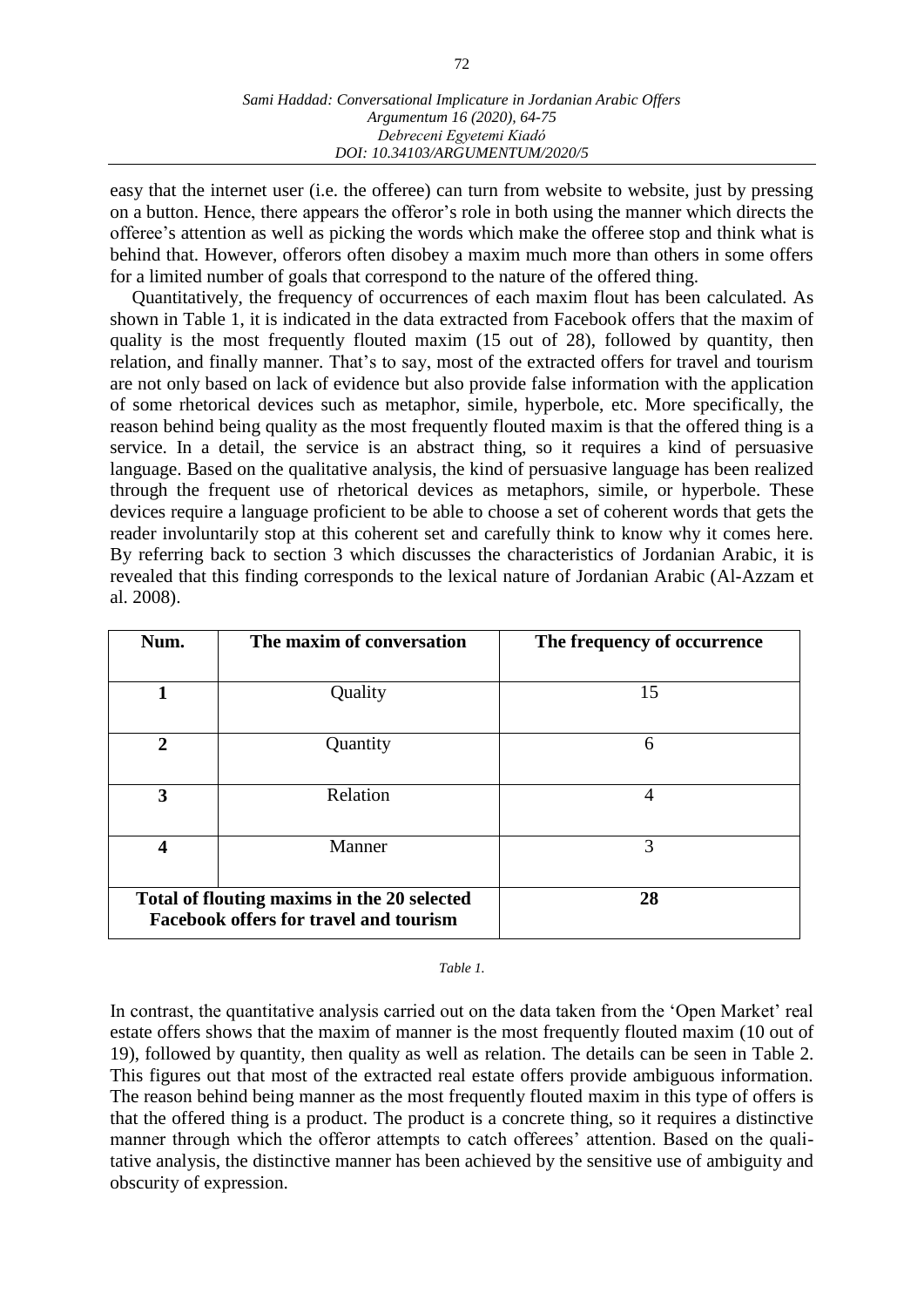| Num.                                                              | The maxim of conversation | The frequency of occurrence |
|-------------------------------------------------------------------|---------------------------|-----------------------------|
| 1                                                                 | Quality                   | 2                           |
| $\overline{2}$                                                    | Quantity                  | 5                           |
| 3                                                                 | Relation                  | $\mathcal{D}$               |
| 4                                                                 | Manner                    | 10                          |
| Total of flouting maxims in the 20 selected<br>real estate offers |                           | 19                          |

#### *Sami Haddad: Conversational Implicature in Jordanian Arabic Offers Argumentum 16 (2020), 64-75 Debreceni Egyetemi Kiadó DOI: 10.34103/ARGUMENTUM/2020/5*

*Table 2.*

### **6 Conclusion**

This research paper was conducted with the aim of investigating classical Gricean theory of conversational implicature and its application to Jordanian Arabic Facebook offers for travel and tourism as well as real estate offers announced on the 'Open Market' website. Utterances in these selected data are categorized as representative speech acts (Haddad 2019), and representatives broaden offerors' horizons for strategical purposes through generating conversational implicatures in offerees' mind (Haverkate 1984:18). For this, the data were analyzed qualitatively and quantitively. An in-depth qualitative analysis has revealed that the four maxims of conversation were flouted, conveying conversational implicature. This was the technique which offerors used in their offers in order to fulfill their own goals. For the quantitative analysis, the statistics were carried out to find the most frequently flouted maxim (as earlier stated in section 2). It has been revealed that the most frequently flouted maxim is different in each type of offers, this divergence depends on the content of the offered thing as well. On the one hand, the offered thing in the selected Facebook offers is a service of travel and tourism (i.e. abstract). Quality is the most frequently flouted maxim, so the high-quality language is required to help achieve the process of persuasion. In details, the language has been qualitatively analyzed and revealed that it has been expressed through the extensive use of metaphor, simile and hyperbole. On the other hand, manner is the most frequently flouted maxim in 'Open Market' offers because the offered thing is a kind of real estates (i.e. concrete). Here, persuasion depends on the manner of how utterances are produced. Based on the data, the intended manner in the qualitative analysis has been the use of ambiguity and prolixity, which can be a tool for manipulation as well (Árvay 2004).

Since the 'Open Market' website is purpose-specific, the reason behind the offers in the website is very clear. It is the investment purposes i.e. selling or renting. As opposed to Facebook offers which hold two reasons, the primary/implicit reason concerns investment purposes as selling services, whereas the secondary/explicit reason concerns travel and tourism purposes as such as discovering other cultures, seeing the world, exploring new places, escaping the weather, trying to do adventures as mountain climbing, and breaking the routine. As a consequence, there are still some limitations in this research paper that must be taken into account in future research. First, the data is very small and limited. Thus, this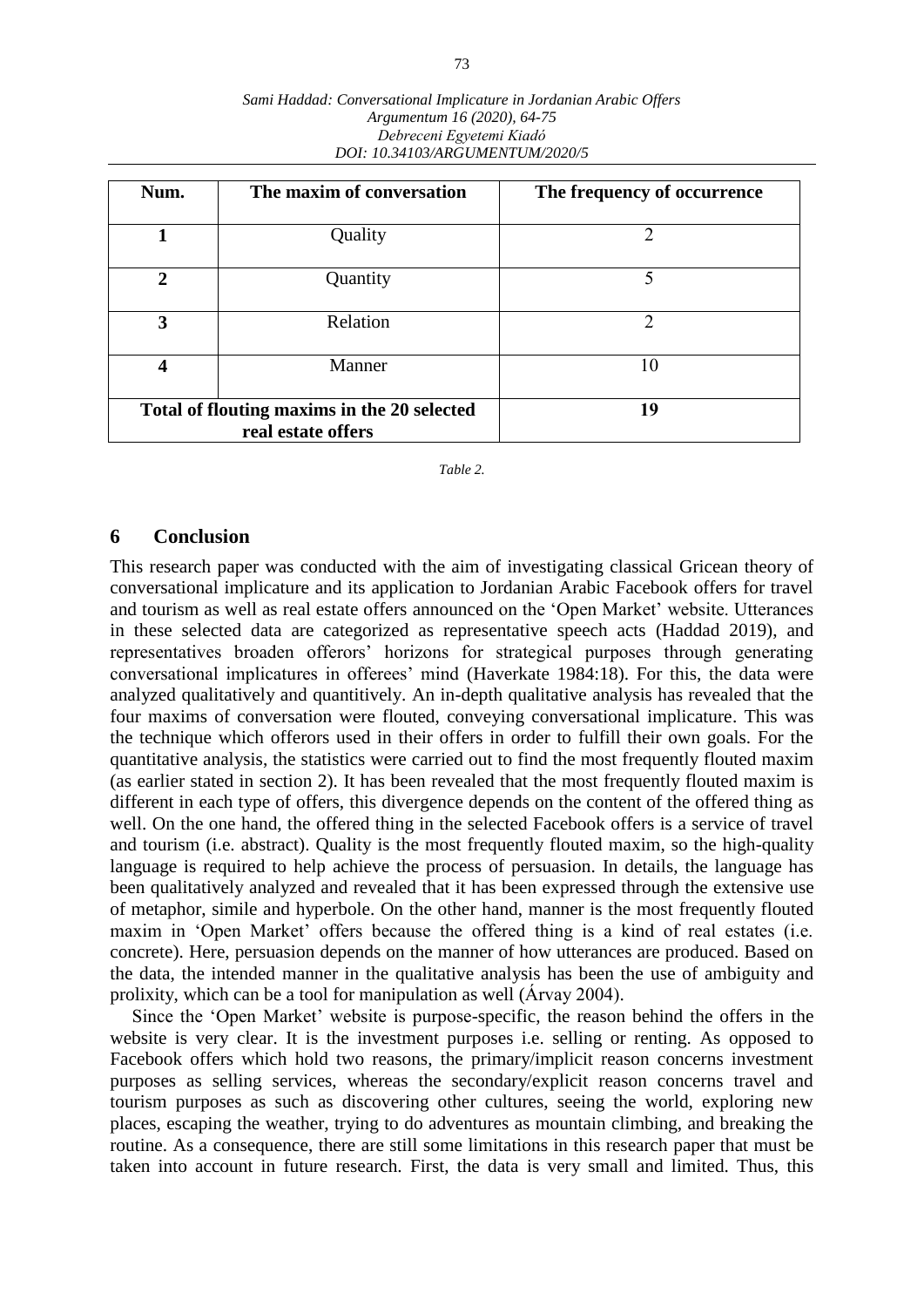research paper may not be able to demonstrate that conversational implicatures are widespread in the discourse of advertising, especially in Facebook offers for travel and tourism. Second, this paper is confined only to two types of offers, so that the results cannot be generalized because each type of offers may have certain factors that may govern it. However, this research paper will hopefully trigger further studies, which will contribute to a better understanding of conversational implicatures by using a larger number of offers extracted from different sources.

# **References**

- Al Fajri, M. S. (2017): The Functions of Conversational Implicatures in Print Advertising. *Jurnal Pendidikan Bahasa dan Sastra UPI* 17(1), 1-14. [https://doi.org/10.17509/bs\\_jpbsp.v17i1.6953](https://doi.org/10.17509/bs_jpbsp.v17i1.6953)
- Al-Azzam, B., Al-Quran, M., Obeidat, M. & Al-Kharabsheh, A. (2008): Lexicalized Names and Nouns in Jordanian Arabic: A Sociolinguistic and Translational View. *Journal of Literature, Language and Linguistics* 2(1), 1-15.
- Allwood, J. (1976): *Linguistic communication as action and cooperation*. Doctoral dissertation. Goteborg University, Stockholm, Sweden.
- Alshamrani, H. (2012): Diglossia in Arabic TV stations. *Journal of King Saud University-Languages and Translation* 24(1), 57-69. <https://doi.org/10.1016/j.jksult.2011.04.002>
- Amer, F. H., Adaileh, B. A. & Rakhieh, B. A. (2011): Arabic Diglossia. *Argumentum* 7, 19- 36.
- Árvay, A. (2004): Pragmatic Aspects of Persuasion and Manipulation in Written Advertisements. *Acta Linguistica Hungarica* 51(3-4), 231-263. <https://doi.org/10.1556/ALing.51.2004.3-4.2>
- Bardeas, S. M. (2009): *The syntax of the Arabic DP.* Unpublished Doctoral dissertation, the University of York, England, UK.
- Bidaoui, A. (2017): Revisiting the Arabic Diglossic Situation and Highlighting the Socio-Cultural Factors Shaping Language Use in Light of Auer's (2005) Model. *International Journal of Society, Culture & Language* 5(2), 60-72.
- Bussmann, H. (1996): *Routledge dictionary of language and linguistics*. London & New York: Routledge.
- Cutting, J. (2008): *Pragmatics and discourse: a resource book for students.* 2nd ed. London & New York: Routledge.
- Davis, W. A. (1998): *Implicature: intention, convention, and principle in the failure of Gricean theory*. Cambridge: Cambridge University Press. <https://doi.org/10.1017/CBO9780511663796>
- Dyer, G. (1982): *Advertising as communication*. London: Methuen. <https://doi.org/10.4324/9780203328132>
- Geis, M. L. (1982): *The language of television advertising*. New York: Academic Press.
- Grice, H. P. (1957): Meaning. *The philosophical review* 66(3), 377-388. <https://doi.org/10.2307/2182440>
- Grice, H. P. (1975): Logic and Conversation. In: Cole, P. & Morgan, J. L. (eds.): *Syntax and Semantics 3: Speech Acts*. New York: Academic Press, 41-58. [https://doi.org/10.1163/9789004368811\\_003](https://doi.org/10.1163/9789004368811_003)